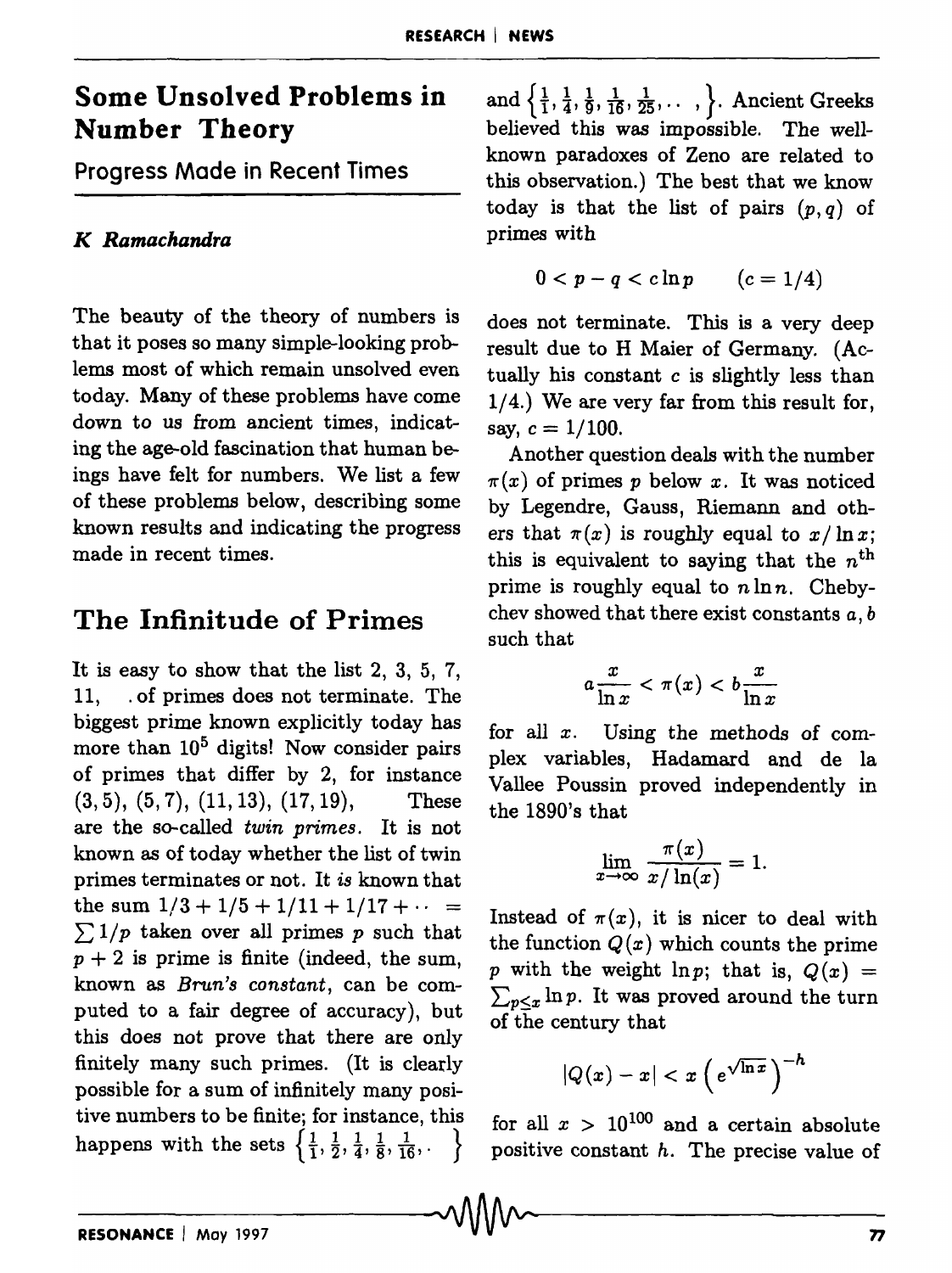$h$  is not important. One of the deepest results in prime number theory is the theorem that the term  $e^{\sqrt{\ln x}}$  can be replaced by

$$
e^{(\ln x)^{3/5}(\ln \ln x)^{-1/5}}
$$

This result is due to the Soviet mathematician I M Vinogradov.

#### **Additive Theory Prime Number**

In 1742 Goldbach asked, in a letter to Euler, whether every even nunlber from 6 onwards can be expressed as a sum of two odd primes. The answer to this question is unknown even today! The achievements in this problem have a very long history. Using the so-called 'circle method' pioneered by Ramanujan-Hardy, Hardy and Littlewood showed that if the hypothesis formulated below holds true, then every odd number from some point onwards can be expressed as a sum of 3 odd primes. The hypothesis is stated in terms of the following function  $\mu$  defined on the set of positive integers:

| $\begin{pmatrix} 1, \end{pmatrix}$ | for $n = 1$ ;                     |
|------------------------------------|-----------------------------------|
| $\mathbf{0},$                      | if $n$ is divisible by the        |
| $\mu(n) = \left\{ \right.$         | square of a prime;                |
| $(-1)^k$ ,                         | if <i>n</i> is the product of $k$ |
|                                    | distinct primes.                  |

Let  $a, b$  be positive integers, and let  $h >$ 3/4 be a constant. The hypothesis then states that the following inequality holds for all  $x > N(a, b, h)$ , where *N* is some function that depends only on *a, b, h:* 

$$
\left|\sum \mu(an+b)\right|\leq x^h.
$$

#### **The Circle Method**

(The 'circle method' was developed by Ramanujan and Hardy while they were working on the partition problem. The problem is to find an asymptotically accurate formula for  $p(n)$ , the number of partitions of *n* or the number of ways that *n* can be written as an unordered sum of positive integers  $(p(1) = 1, p(2) = 2, p(3) = 3,$  $p(4) = 5, \ldots$ ). It has been known from the time of Euler that

$$
\prod_{j=1}^{\infty} \left(1-z^j\right)^{-1} = \sum_{n=1}^{\infty} p(n) z^n.
$$

Let  $f(z)$  denote the infinite product on the left side. The singularities of  $f(z)$  are the roots of unity and lie densely on the unit circle  $|z| = 1$ ; thus  $f(z)$  has the unit circle as its circle of convergence. Using Cauchy's residue theorem, we obtain

$$
p(n) = \frac{1}{2\pi i} \oint_{|z|=r} \frac{f(z)}{z^{n+1}} dz,
$$

for  $0 < r < 1$ . Thus the problem of estimating  $p(n)$  has been converted into one of estimating an integral. The beautiful and amazingly productive idea pioneered by Ramanujan and Hardy was to estimate the integral by identifying the points where 'most' of the contribution comes from; these are clearly the points on  $|z| = r$  that lie 'close' to the poles of  $f(z)$ . The practical details are formidable, but what is of significance is that the method, originally conceived to tackle the partition problem, has turned out to be applicable to a large class of related problems-for instance, Waring's problem.)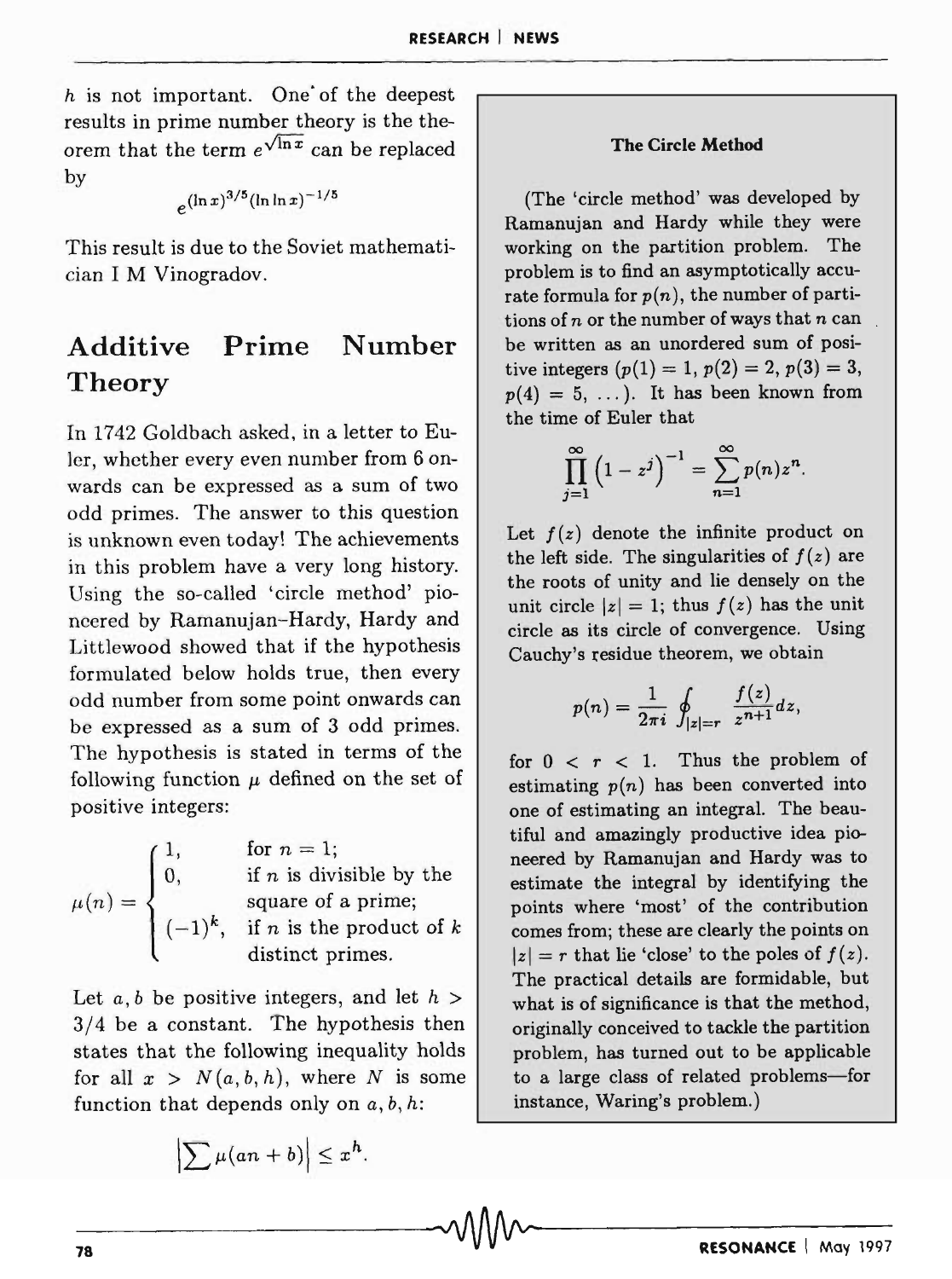This hypothesis is open as of today. It is considered very difficult to prove, even in the special case  $a = b = 1$ ,  $h = 1 - 10^{-100}$ .

However, in 1937 Vinogradov proved the same result without having to use any unproved hypothesis. A recent result in the direction of Goldbach's conjecture is the one by 0 Ramare: *Every positive even number can be expressed as a sum of not more than* 6 *primes.* Another result by the author and his colleagues A Sankarayanan and K Srinivas is the following: let  $g_n$  denote the  $n^{\text{th}}$  even number expressible as a sum of 2 odd primes  $(q_1 = 6, q_2 = 8, q_3 = 10, \ldots)$ . We do not know whether the range of  $q$  exhausts the even numbers beyond 6, but the following is now known:

$$
(g_{n+1}-g_n)^{37} < k g_n \quad \text{for all } n,
$$

where  $k$  is a positive constant independent of n.

## **Waring's Problem**

Let *k* be any natural number greater than 1. More than two centuries back, E Waring conjectured the following. Let  $g(k)$  =  $2^{k} + [1.5^{k}] - 2$  and write g for  $g(k)$ . Then *every positive integer n can be expressed as a sum of* 9 *or fewer positive* kth *pow*ers; that is, for all  $n \in \mathbb{N}$  there exist non*negative integers*  $x_1, x_2, \ldots, x_q$  *such that*  $n = x_1^k + x_2^k + \cdots + x_g^k$ . It is not too hard to check that the number  $q = 2^k[1.5^k] - 1$ cannot be expressed as a sum of fewer than *g* positive  $k^{\text{th}}$  powers; that is, the equation

$$
x_1^k + x_2^k + \cdots + x_{g-1}^k = q
$$

 $\sim$  V V V V  $\sim$ 

has no solution in non-negative integers  $x_i$ . *(Example: Let*  $k = 3$ ; then  $q = 8 +$  $3 - 2 = 9$  and  $q = (8 \times 3) - 1 = 23$ . Since  $23 < 3<sup>3</sup>$ , to express 23 as a sum of positive cubes we must use only the summands 1 and 8, and since  $23 = (2 \times 8) + (7 \times 1)$ , we require at least 9 such summands. Thus 23 cannot be expressed as a sum of fewer than 9 positive cubes.) Thus *9* is the most economical number of summands.

The current status of the problem is as follows: *There exists an absolute positive constant C such that Waring's conjecture is true for all*  $k > C$ . The proof derives from the ideas of Ramanujan, Hardy, Littlewood, Vinogradov, Dickson, Ridout and Mahler and is very complicated, running to hundreds of pages. It should be mentioned that the proof only establishes the existence of  $C$  and gives no clue as to its magnitude; no  $C$ , however large, can be calculated by the method of proof.

### **Problems on Irrationality**

Consider the zeta function  $\zeta(t)$  defined for real numbers  $t > 1$  as follows:  $\zeta(t) =$  $\sum_{n>1}$  1/n<sup>t</sup>. One of the grand achievements of the century is the proof that

$$
\zeta(3) = 1 + \frac{1}{2^3} + \frac{1}{3^3} + \frac{1}{4^3} + \cdots
$$

is irrational. (An *irrational number* is one that is not expressible as a ratio of two non-zero integers. Related to the idea of irrationality is the notion of transcendence. A number is *algebraic* if it is the root of a polynomial with integral coefficients; else it is *transcendental*. Examples of algebraic irrationals are  $\sqrt{2}$ ,  $\sqrt[3]{2}$